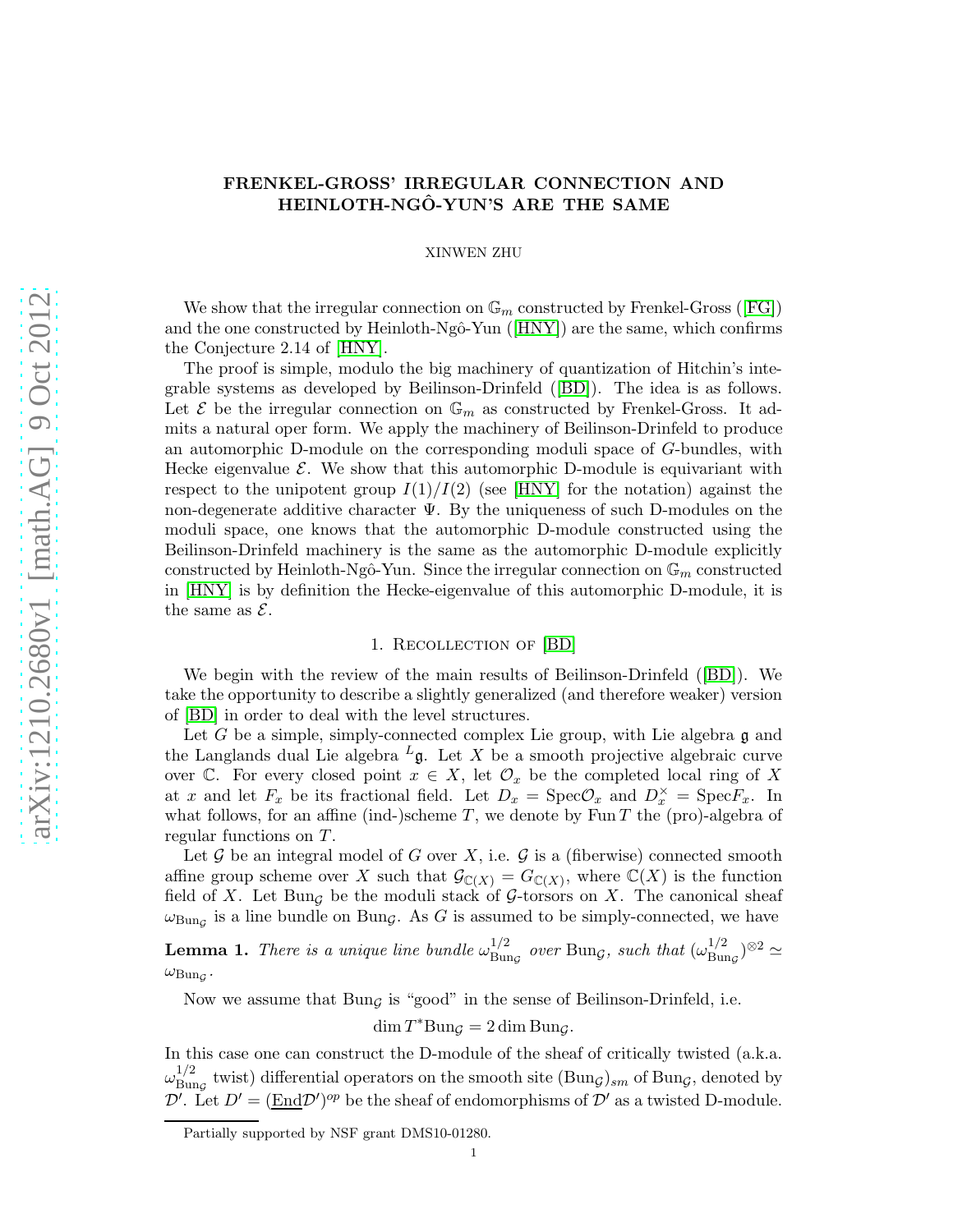Then D' is a sheaf of associative algebra on  $(\text{Bun}_\mathcal{G})_{sm}$  and  $D' \simeq (D')^{op}$ . For more details, we refer to [\[BD,](#page-5-1) §1].

Recall the definition of opers on a curve (cf. [\[BD,](#page-5-1) §3]). Let  $Op_{L}\left(D_x^{\times}\right)$  be the ind-scheme of <sup>L</sup>g-opers on the punctured disc  $D_x^{\times}$ . Then there is a natural ring homomorphism

(1.1) 
$$
h_x : \mathrm{Fun} \operatorname{Op}_{L_{\mathfrak{g}}}(D_x^{\times}) \to \Gamma(\mathrm{Bun}_{\mathcal{G}}, D').
$$

Let us briefly recall its definition. Let  $\text{Gr}_{G,x}$  be the affine Grassmannian, which is an ind-scheme classifying pairs  $(\mathcal{F}, \beta)$ , where  $\mathcal F$  is a G-torsor on X and  $\beta$  is a trivialization of F away from x. Then we have  $\text{Gr}_{\mathcal{G},x} \simeq G(F_x)/K_x$ , where  $K_x =$  $\mathcal{G}(\mathcal{O}_x)$ . Let  $\mathcal{L}_{\text{crit}}$  be the pullback of the line bundle  $\omega_{\text{Bun}}^{1/2}$  $\frac{1}{\text{Bun}_G}$  on Bung to  $\text{Gr}_{\mathcal{G},x}$ , and let  $\delta_e$  be the delta D-module on  $\text{Gr}_{\mathcal{G},x}$  twisted by  $\mathcal{L}_{\text{crit}}$ . Let

$$
\text{Vac}_x := \Gamma(\text{Gr}_{\mathcal{G},x},\delta_e)
$$

be the vacuum  $\hat{\mathfrak{g}}_{\mathrm{crit},x}$ -module at the critical level.

*Remark* 1.1. The module  $\text{Vac}_x$  is not always isomorphic to  $\text{Ind}_{\text{Lie} K_x + \mathbb{C}1}^{\hat{\mathfrak{g}}_{\text{crit},x}}(\text{triv})$ , due to the twist by  $\mathcal{L}_{\text{crit}}$ . For example, if  $K_x$  is an Iwahori subgroup,

$$
\text{Vac}_{x} = \text{Ind}_{\text{Lie}K_{x} + \mathbb{C}\mathbf{1}}^{\hat{\mathfrak{g}}_{\text{crit},x}}(\mathbb{C}_{-\rho}),
$$

is the Verma module of highest weight  $-\rho$  ( $-\rho$  is anti-dominant w.r.t. the chosen  $K_x$ ).

Let Bun<sub>G,x</sub> be the scheme classifying pairs  $(\mathcal{F}, \beta)$ , where  $\mathcal F$  is a G-torsor on X and  $\beta$  is a trivialization of F on  $D_x = \text{Spec} \mathcal{O}_x$ . It admits a  $(\hat{\mathfrak{g}}_{\text{crit},x}, K_x)$  action, and  $Bun_{\mathcal{G},x}/K_x \simeq Bun_{\mathcal{G}}$ . Now applying the standard localization construction to the Harish-Chandra module Vac<sub>x</sub> (cf. [\[BD,](#page-5-1)  $\S1$ ]) gives rise to

$$
\mathrm{Loc}(\mathrm{Vac}_x) \simeq \mathcal{D}'
$$

as critically twisted D-modules on Bung. Recall that the center  $\mathfrak{Z}_x$  of the category of smooth  $\hat{\mathfrak{g}}_{\text{crit},x}$ -modules is isomorphic to Fun  $\text{Op}_{{}^L\mathfrak{g}}(D_x^{\times})$  by the Feigin-Frenkel isomorphism([\[BD,](#page-5-1) §3.2], [\[F\]](#page-5-2)). The mapping  $h_x$  then is the composition

Fun 
$$
\text{Op}_{L\mathfrak{g}}(D_x^{\times}) \simeq \mathfrak{Z}_x \to \text{End}(\text{Vac}_x) \to \text{End}(\text{Loc}(\text{Vac}_x)) \simeq \Gamma(\text{Bun}_{\mathcal{G}}, D').
$$

If  $\mathcal G$  is unramified at x, then  $h_x$  factors as

$$
h_x: \mathrm{Fun} \operatorname{Op}_{\mathcal{L}_{\mathfrak{g}}}(D_x^{\times}) \twoheadrightarrow \mathrm{Fun} \operatorname{Op}_{\mathcal{L}_{\mathfrak{g}}}(D_x) \simeq \mathrm{End}(\mathrm{Vac}_x) \to \Gamma(\mathrm{Bun}_{\mathcal{G}}, D'),
$$

where  $\text{Op}_{L_{\mathfrak{g}}}(D_x)$  is the scheme (of infinite type) of  $L_{\mathfrak{g}}$ -opers on  $D_x$ .

The mappings  $h_x$  can be organized into a horizontal morphism h of  $\mathcal{D}_X$ -algebras over X (we refer to [\[BD,](#page-5-1)  $\S 2.6$ ] for the generalities of  $\mathcal{D}_X$ -algebras). Let us recall the construction. By varying x on X, the affine Grassmannian  $\text{Gr}_{\mathcal{G},x}$  form an ind-scheme  $G_{\Gamma G}$  formally smooth over X. Let  $\pi : Gr_G \to X$  be the projection and  $e : X \to Gr_G$ be the unital section given by the trivial G-torsor. Let  $\delta_e$  be the delta D-module along the section e twisted by  $\mathcal{L}_{\text{crit}}$ . Then we have a chiral algebra

$$
\mathcal{V}ac_X := \pi_!(\delta_e).
$$

over X whose fiber over x is  $\text{Vac}_x$ .

**Lemma 2.** The sheaf  $\mathcal{V}ac_X$  is flat as an  $\mathcal{O}_X$ -module.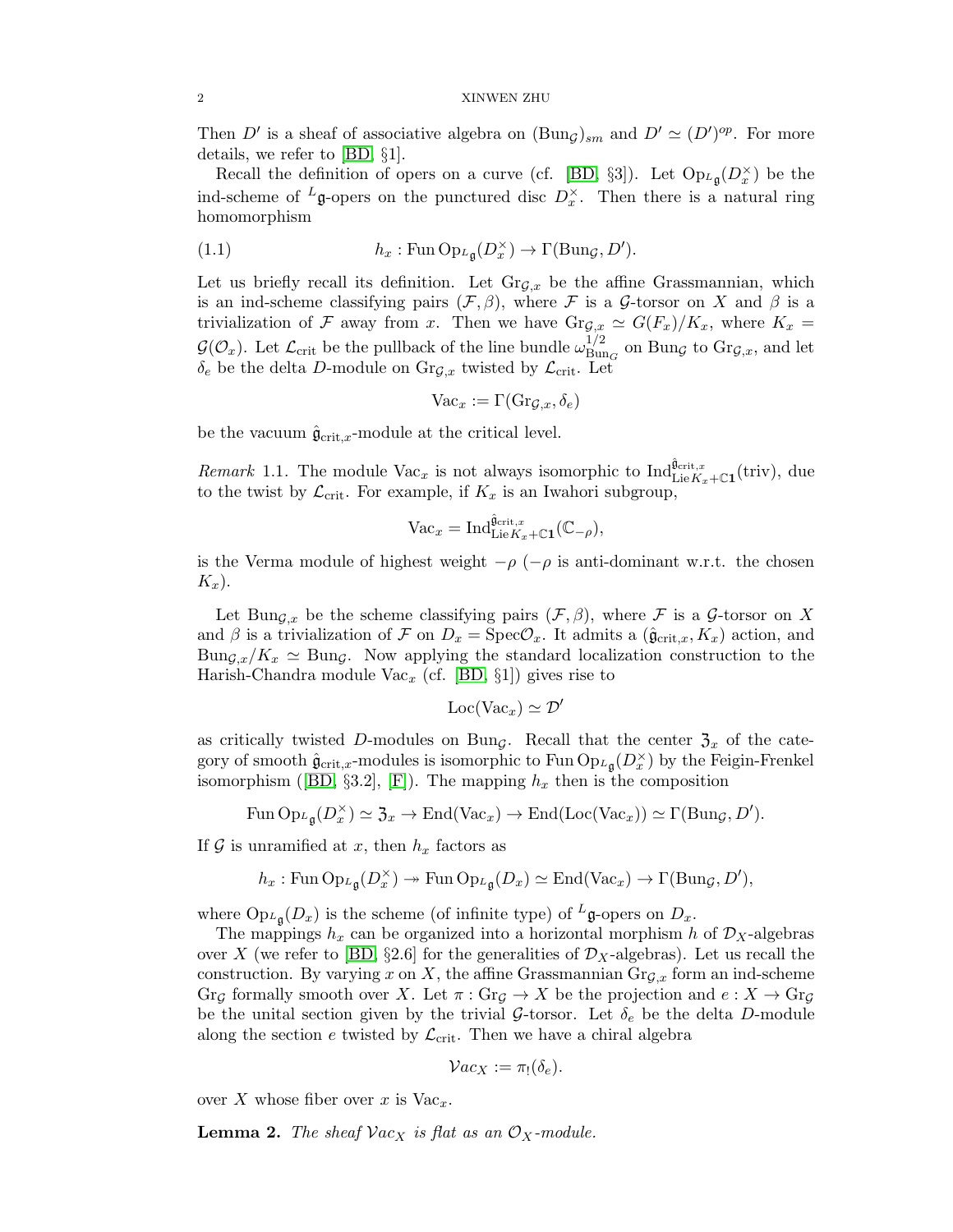For any chiral algebra A over a curve, one can associate the algebra of its endomorphisms, denoted by  $\mathcal{E}nd(\mathcal{A})$ . As sheaves on X,

$$
\mathcal{E}nd(\mathcal{A})=\text{Hom}_{\mathcal{A}}(\mathcal{A},\mathcal{A}),
$$

where Hom is taken in the category of chiral A-modules. Obviously,  $\mathcal{E}nd(\mathcal{A})$  is an algebra by composition. Less obviously, there is a natural chiral algebra structure on  $\mathcal{E}nd(\mathcal{A})\otimes \omega_X$  which is compatible with the algebra structure. Therefore,  $\mathcal{E}nd(\mathcal{A})$ is a commutative  $\mathcal{D}_X$ -algebra. If A is  $\mathcal{O}_X$ -flat, there is a natural injective mapping  $\mathcal{E}nd(\mathcal{A})_x \to \text{End}(\mathcal{A}_x)$  which is not necessarily an isomorphism in general, where  $\text{End}(\mathcal{A}_x)$  is the endomorphism algebra  $\mathcal{A}_x$  as a chiral A-module. However, this is an isomorphism if there is some open neighborhood U containing x such that  $\mathcal{A}|_U$  is constructed from a vertex algebra. We refer to [\[R\]](#page-6-1) for details of the above discussion.

Let  $U \subset X$  be an open subscheme such that  $\mathcal{G}|_U \simeq G \times U$ , then by the above generality, the Feigin-Frenkel isomorphism gives rise to

$$
Spec \ \mathcal{E}nd(\mathcal{V}ac_U) \simeq Op_{L_{\mathfrak{g}}}|_U,
$$

where  $Op_{L_g}$  is the  $\mathcal{D}_X$ -scheme over X, whose fiber over  $x \in X$  is the scheme of  $L_g$ opers on  $D_x$ . Recall that for a commutative  $\mathcal{D}_U$ -algebra  $\mathcal{B}$ , we can take the algebra of its horizontal sections  $H_{\nabla}(U,\mathcal{B})$  (or so-called conformal blocks) [\[BD,](#page-5-1) §2.6], which is usually a topological commutative algebra. For example,

$$
\text{Spec} H_{\nabla}(U, \text{Op}_{L_{\mathfrak{g}}}) = \text{Op}_{L_{\mathfrak{g}}}(U)
$$

is the ind-scheme of <sup>L</sup>g-opers on U ([\[BD,](#page-5-1) §3.3]). As  $H_{\nabla}(U, \mathcal{E}nd(\mathcal{V}ac_U)) \to H_{\nabla}(X, \mathcal{E}nd(\mathcal{V}ac_X))$ is surjective, we have a closed embedding

$$
Spec H_{\nabla}(X, \mathcal{E}nd(\mathcal{V}ac_X)) \to Op_{L\mathfrak{g}}(U).
$$

Let  $Op_{L_{\mathfrak{g}}}(X)_{\mathcal{G}}$  denote the image of this closed embedding. This is a subscheme (rather than an ind-scheme) of  $\mathrm{Op}_{L_{\mathfrak{g}}}(U)$ .

On the other hand, as argued in [\[BD,](#page-5-1)  $\S 2.8$ ], the mapping  $h_x$  is of crystalline nature so that it induces a mapping of  $\mathcal{D}_X$ -algebras

(1.2) 
$$
h: \mathcal{E}nd(\mathcal{V}ac_X) \to \Gamma(\text{Bun}_\mathcal{G}, D') \otimes \mathcal{O}_X,
$$

which induces a mapping of horizontal sections

<span id="page-2-0"></span>(1.3) 
$$
h_{\nabla}: H_{\nabla}(X, \mathcal{E}nd(\mathcal{V}ac_X)) \to \Gamma(\text{Bun}_{\mathcal{G}}, D').
$$

Therefore, [\(1.3\)](#page-2-0) can be rewrite as a mapping

(1.4) 
$$
h_{\nabla} : \operatorname{Fun} \operatorname{Op}_{L_{\mathfrak{g}}}(X)_{\mathcal{G}} \to \Gamma(\operatorname{Bun}_{\mathcal{G}}, D').
$$

We recall the characterization  $Op_{L\mathfrak{g}}(X)_{\mathcal{G}}$ .

**Lemma 3.** Let  $X \setminus U = \{x_1, \ldots, x_n\}$ . Assume that the support of  $\text{Vac}_{x_i}$  (as an  $\mathfrak{Z}_{x_i}$ -module) is  $Z_{x_i} \subset \text{Op}_{L_{\mathfrak{g}}}(D_{x_i}^{\times})$  (i.e.  $\text{Fun}(Z_{x_i}) = \text{Im}(\text{Op}_{L_{\mathfrak{g}}}(D_x^{\times}) \to \text{End}(\text{Vac}_x))).$ Then

<span id="page-2-1"></span>
$$
\mathrm{Op}_{L_{\mathfrak{g}}}(X)_{\mathcal{G}} \simeq \mathrm{Op}_{L_{\mathfrak{g}}}(U) \times_{\prod_{i} \mathrm{Op}_{L_{\mathfrak{g}}}(D_{x_i}^{\times})} \prod Z_{x_i}.
$$

The mapping [\(1.4\)](#page-2-1) is a quantization of a classical Hitchin system. Namely, there isa natural filtration ([\[BD,](#page-5-1)  $\S3.1$ ]) on the algebra Fun  $\text{Op}_{L_{\mathfrak{g}}}(U)$  whose associated graded is the algebra of functions on the classical Hitchin space

$$
Hitch(U) = \bigoplus_{i} \Gamma(U, \Omega^{d_i+1})
$$

where  $d_i$ s are the exponent of  $\mathfrak g$  and  $\Omega$  is the canonical sheaf of X. On the other hand, there is a natural filtration on  $\Gamma(\text{Bun}_\mathcal{G}, D')$  coming from the order of the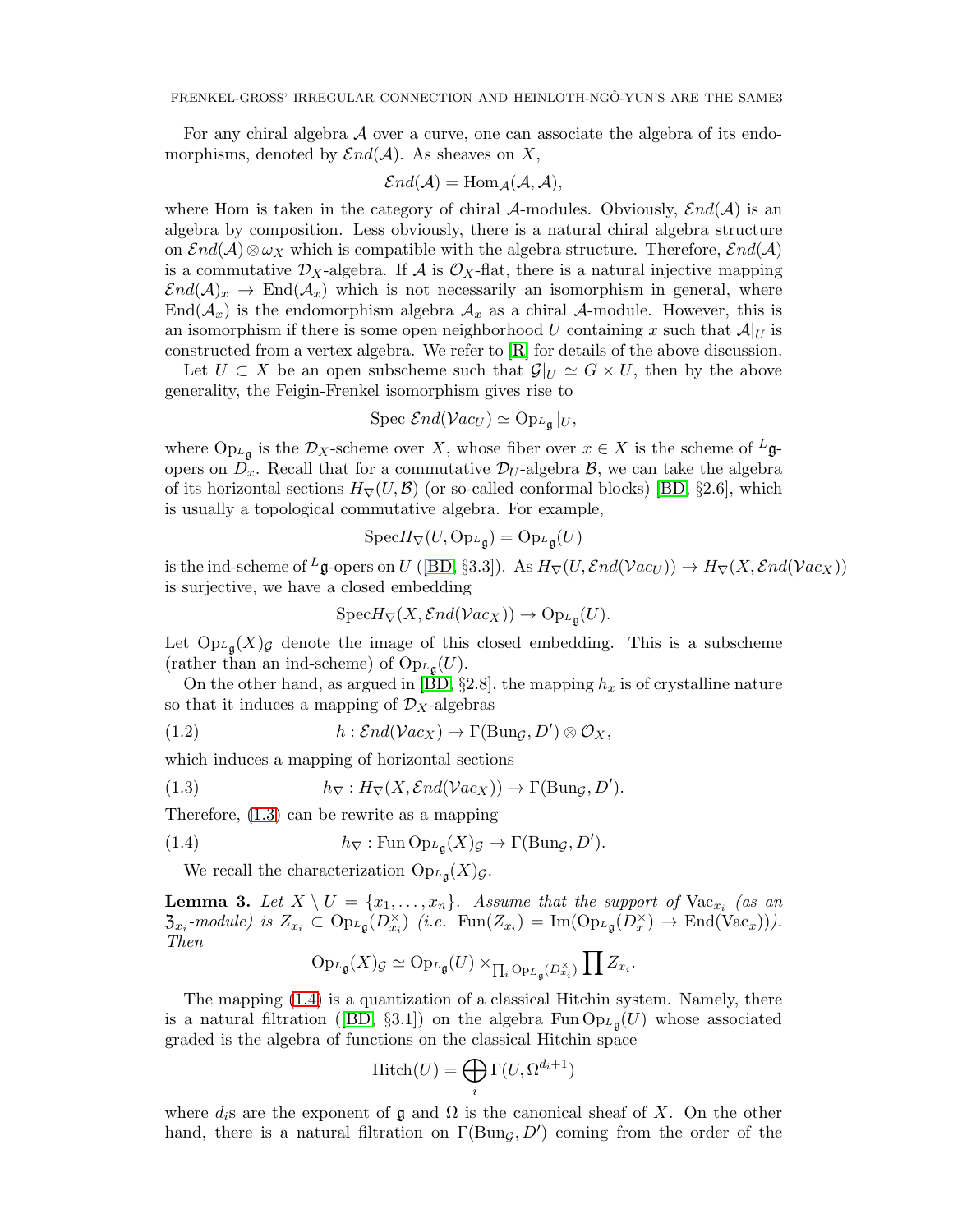#### 4 XINWEN ZHU

differential operators. Then [\(1.4\)](#page-2-1) is strictly compatible with the filtration and the associated graded map gives rise to the classical Hitchin map

$$
h^{cl}: T^* \text{Bun}_{\mathcal{G}} \to \text{Hitch}(U).
$$

Remark 1.2. The above map  $h^{cl}$  factors through certain closed subscheme Hitch $(X)$  $\subset$ Hitch(U) whose algebra of functions is the associated graded of Fun  $\text{Op}_{L\mathfrak{g}}(X)_{\mathcal{G}}$ .

The following theorem summarizes the main results of [\[BD\]](#page-5-1).

<span id="page-3-0"></span>**Theorem 4.** Let  $\chi \in \text{Op}_{L_{\mathfrak{g}}}(X)$   $\subset \text{Op}_{L_{\mathfrak{g}}}(U)$  be a closed point, which gives rise to a  $^L$ **g**-oper  $\mathcal E$  on  $U$ . Let  $\varphi_\chi$ : Fun  ${\rm Op}_{L,\mathfrak g}(X)$   $\varphi \to \mathbb C$  be the corresponding homomorphism of C-algebras. Then

$$
\operatorname{Aut}_{\mathcal{E}}:=(\mathcal{D}'\otimes_{\operatorname{Fun}\operatorname{Op}_{L_\mathfrak{g}}(X)_{\mathcal{G}},\varphi_\chi}\mathbb{C})\otimes\omega_{\operatorname{Bun}_{\mathcal{G}}}^{-1/2}
$$

is a Hecke-eigensheaf on Bung with respect to  $\mathcal E$  (regarded as a <sup>L</sup>G-local system).

Remark 1.3. The statement of the about theorem is weaker than the main theorem in [\[BD\]](#page-5-1) in two aspects: (i) if  $\mathcal G$  is the constant group scheme (the unramified case), then  $\text{Op}_{L_{\mathfrak{g}}}(X)_{\mathcal{G}} = \text{Op}_{L_{\mathfrak{g}}}(X)$  is the space of  $L_{\mathfrak{g}}$ -opers on X. In this case, Beilinson and Drinfeld proved that

$$
\operatorname{Fun}\operatorname{Op}_{\mathbb{Z}_\mathfrak{g}}(X)\simeq\Gamma(\operatorname{Bun}_G,D')
$$

and therefore  $\text{Aut}_{\mathcal{E}}$  is always non-zero in this case; (ii) in the unramified case, the automorphic D-module  $Aut_{\mathcal{E}}$  is holonomic.

The proofs of both assertions are based on the fact that the classical Hitchin map is a complete integrable system. If the level structure of  $\mathcal G$  is not deeper than the Iwahori level structure (or even the pro-unipotent radical of the Iwahori group), then by the same arguments, the above two assertions still holds. However, it is not obvious from the construction that  $Aut_{\mathcal{E}}$  is non-zero for the general deeper level structure, although we do conjecture that this is always the case. In addition, for arbitrary  $\mathcal{G}$ , the automorphic D-modules constructed as above will in general not be holonomic. This is the reason that we need to use a group scheme different from [\[HNY\]](#page-6-0) in what follows.

2.

Now we specialize the group scheme  $G$ . Let G be a simple, simply-connected complex Lie group, of rank  $\ell$ . Let us fix  $B \subset G$  a Borel subgroup and  $B^-$  and opposite Borel subgroup. The unipotent radical of B (resp.  $B^-$ ) is denoted by U (resp.  $U^-$ ). Following [\[HNY\]](#page-6-0), we denote by  $\mathcal{G}(0,1)$  the group scheme on  $\mathbb{P}^1$  obtained from the dilatation of  $G \times \mathbb{P}^1$  along  $B^- \times \{0\} \subset G \times \{0\}$  and  $U \times \{\infty\} \subset G \times \{\infty\}.$ Following *loc.* cit., we denote  $I(1) = \mathcal{G}(0, 1)(\mathcal{O}_{\infty})$ .

Let  $\mathcal{G}(0,2) \to \mathcal{G}(0,1)$  be the group scheme over  $\mathbb{P}^1$  so that they are isomorphic away from  $\infty$  and  $\mathcal{G}(0, 2)(\mathcal{O}_{\infty}) = I(2) := [I(1), I(1)].$  Then  $I(1)/I(2) \simeq \prod_{i=0}^{\ell} U_{\alpha_i}$ , where  $\alpha_i$  are simple affine roots, and  $U_{\alpha_i}$  are the corresponding root groups. Let us choose for each  $\alpha_i$  an isomorphism  $\Psi_i: U_{\alpha_i} \simeq \mathbb{G}_a$ . Then we obtain a well-defined morphism

$$
\Psi: I(1) \to I(1)/I(2) \simeq \prod_{i=0}^{\ell} U_{\alpha_i} \simeq \prod \mathbb{G}_a \stackrel{\text{sum}}{\to} \mathbb{G}_a.
$$

Let  $I_{\Psi} := \ker \Psi \subset I(1)$ .

As explained in loc. cit., there is an open substack of  $Bun_{G(0,2)}$ , which is isomorphic to  $\mathbb{G}_a^{\ell+1}$ . For the application of Beilinson-Drinfeld's construction, it is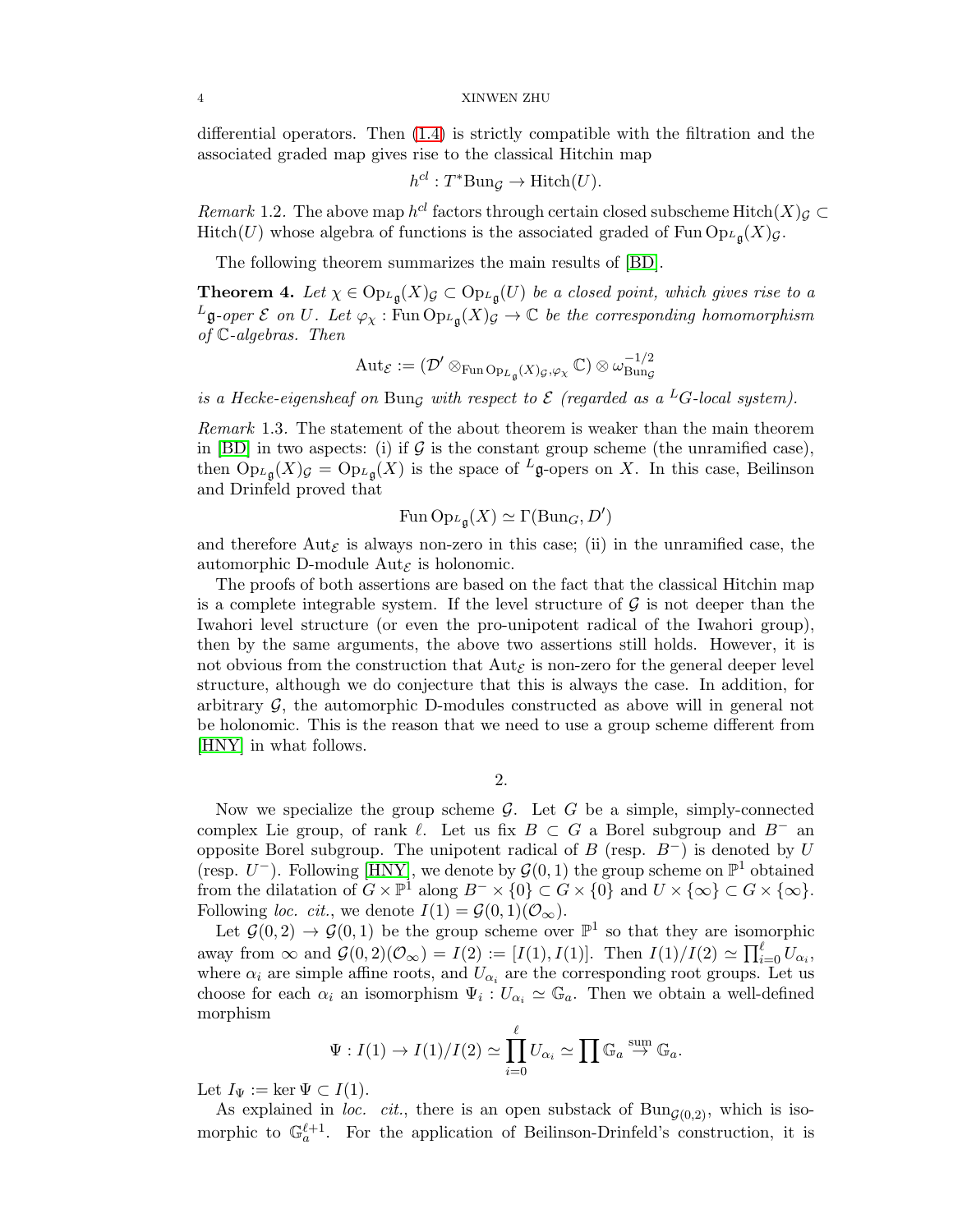convenient to consider Bun<sub> $\mathcal{G}(0,\Psi)$ </sub>, where  $\mathcal{G}(0,\Psi) \to \mathcal{G}(0,1)$  is an isomorphism away from  $\infty$  and  $\mathcal{G}(0,\Psi)(\mathcal{O}_{\infty})=I_{\Psi}\subset I(1)=\mathcal{G}(0,1)$ . Then  $\text{Bun}_{\mathcal{G}(0,2)}$  is a torsor over  $\text{Bun}_{\mathcal{G}(0,\Psi)}$  under the group  $I_{\Psi}/I(2) \cong \mathbb{G}_a^{\ell}$  and there is an open substack of  $\text{Bun}_{\mathcal{G}(0,\Psi)}$ isomorphic to  $\mathbb{G}_a$ .

**Lemma 5.** The stack  $\text{Bun}_{\mathcal{G}(0,\Psi)}$  is good in the sense of  $[\text{BD}, \S 1.1.1]$ .

*Proof.* Since Bun<sub>G(0, $\Psi$ ) is a principal bundle over Bun<sub>G(0,1)</sub> under the group  $I(1)/I_{\Psi} \simeq$ </sub>  $\mathbb{G}_a$ , it is enough to show that  $\text{Bun}_{\mathcal{G}(0,1)}$  is good. It is well-known in this case  $\text{Bun}_{\mathcal{G}(0,1)}$ has a stratification by elements in the affine Weyl group of G and the stratum corresponding to w has codimension  $\ell(w)$  and the stabilizer group has dimension  $\ell(w)$ . Therefore Bun<sub>G(0,1)</sub> is good.  $\square$ 

Let  $S_w$  denote the preimage in  $\text{Bun}_{G(0,\Psi)}$  of the stratum in  $\text{Bun}_{G(0,1)}$  corresponding to w. Then  $S_1 \simeq \mathbb{A}^1$ , and for a simple reflection s,  $S_1 \cup S_s \simeq \mathbb{P}^1$ . In particular, any regular function on  $Bun_{G(0,\Psi)}$  is constant.

Let us describe  $\text{Op}_{L_{\mathfrak{g}}}(X)_{\mathcal{G}(0,\Psi)}$  in this case.

At  $0 \in \mathbb{P}^1$ ,  $K_0 = \mathcal{G}(0, \Psi)(\mathcal{O}_0)$  is the the Iwahori subgroup  $I^{op}$  of  $G(F_0)$ , which is  $ev^{-1}(B^-)$  under the evaluation map  $ev : G(\mathcal{O}_0) \to G$ , and

$$
\text{Vac}_0 = \text{Ind}_{\text{Lie}I^{op} + \mathbb{C} \mathbf{1}}^{\hat{\mathfrak{g}}_{\text{crit},x}}(\mathbb{C}_{-\rho}).
$$

is just the Verma module  $\mathbb{M}_{-\rho}$  of highest weight  $-\rho$  ( $-\rho$  is anti-dominant w.r.t.  $B^-$ ),and it is known ([\[F,](#page-5-2) Chap. 9]) that Fun  $\text{Op}_{L\mathfrak{g}}(D_0^{\times})$  $\binom{\times}{0}$   $\rightarrow$  End(M<sub>- $\rho$ </sub>) induces an isomorphism

$$
\mathrm{Fun} \operatorname{Op}_{\mathcal{L}_{\mathfrak{g}}}(D_0)_{\varpi(0)} \simeq \mathrm{End}(\mathbb{M}_{-\rho}),
$$

where  $Op_{L\mathfrak{g}}(D_0)_{\varpi(0)}$  is the scheme of  $L\mathfrak{g}$  opers on  $D_0$  with regular singularities and zero residue. Let us describe this space in concrete terms. Let  $f = \sum_{i} X_{-\alpha_i}$  be the sum of root vectors  $X_{-\alpha_i}$  corresponding negative simple roots  $-\alpha_i$  of <sup>L</sup>g. After choosing a uniformizer z of the disc  $D_0$ ,  $Op_{L}\left(\frac{D_0}{\varphi(0)}\right)$  is the space of operators of the form

$$
\partial_z + \frac{f}{z} + {}^L\mathfrak{b}[[z]]
$$

up to  $^{L}U(\mathcal{O}_{0})$ -gauge equivalence.

At  $\infty \in \mathbb{P}^1$ ,  $K_{\infty} = \mathcal{G}(0, \Psi)(\mathcal{O}_{\infty}) = I_{\Psi}$ . Denote

$$
\mathbb{W}_{univ} = \text{Vac}_{\infty} = \text{Ind}_{\text{Lie}I_{\Psi} + \mathbb{C}1}^{\hat{\mathfrak{g}}_{\text{crit},x}}(\text{triv}).
$$

Itis known ([\[FF,](#page-5-3) Lemma 5]) that Fun  $\mathrm{Op}_{L\mathfrak{g}}(D^{\times}_{\infty}) \to \mathrm{End}(\mathbb{W}_{univ})$  factors as

$$
\operatorname{Fun} \operatorname{Op}_{\mathcal{L}_{\mathfrak{g}}}(D^{\times}_{\infty}) \twoheadrightarrow \operatorname{Fun} \operatorname{Op}_{\mathcal{L}_{\mathfrak{g}}}(D_{\infty})_{1/h} \hookrightarrow \operatorname{End}(\mathbb{W}_{univ}),
$$

where  $\text{Op}_{L_{\mathfrak{g}}}(D_{\infty})_{1/h}$  is the scheme of opers with slopes  $\leq 1/h$  (as <sup>L</sup>G-local systems) and h is the Coxeter number of <sup>L</sup>G. To give a concrete description of this space, let us complete f to an  $\mathfrak{sl}_2$ -triple  $\{e, \gamma, f\}$  with  $e \in {}^L B$ . Let  ${}^L \mathfrak{g}^e$  be the centralizer of  $e$ in  ${}^L\mathfrak{g}$ , and decompose  ${}^L\mathfrak{g}^e = \bigoplus_{i=1}^\ell L\mathfrak{g}^e_i$  according to the principal grading by  $\gamma$ . Let  $d_i = \deg^L \mathfrak{g}_i^e$ . Then after choosing a uniformizer z on the disc  $D_{\infty}$ ,  $\text{Op}_{L_{\mathfrak{g}}}(D_{\infty})_{1/h}$  is the space of operators of the form

$$
\partial_z + f + \sum_{i=1}^{\ell-1} + z^{-d_i - 1} \left( \frac{L}{\mathfrak{g}_i^e} \right) [[z]] + z^{-d_\ell - 2} \left( \frac{L}{\mathfrak{g}_\ell^e} \right) [[z]]
$$

up to  $^{L}U(\mathcal{O}_{\infty})$ -gauge equivalence.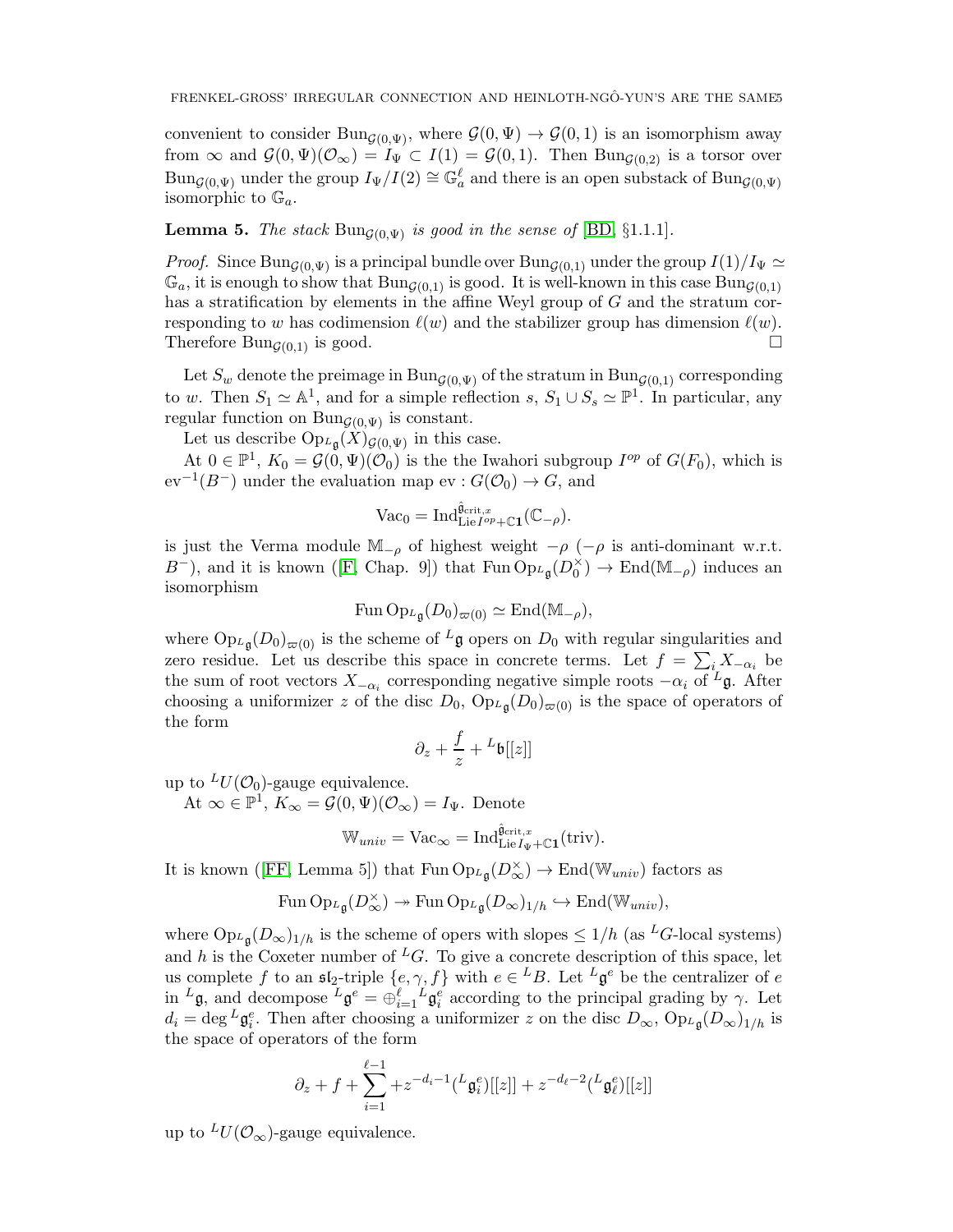Therefore,  $Op_{L}\left( X\right) _{\mathcal{G}\left( 0,\Psi\right) }$  is isomorphic to

$$
{\rm Op}_{{}^L\mathfrak{g}}(X)_{(0,{\rm RS}),(\infty,1/h)}:={\rm Op}_{{}^L\mathfrak{g}}(D_\infty)_{1/h}\times_{{\rm Op}_{{}^L\mathfrak{g}}(D_\infty^{\times})}{\rm Op}_{{}^L\mathfrak{g}}(\mathbb{G}_m)\times_{{\rm Op}_{{}^L\mathfrak{g}}(D_0^{\times})}{\rm Op}_{{}^L\mathfrak{g}}(D_0)_{\varpi(0)}.
$$

As observed in [\[FG\]](#page-5-0),  $Op_{L\mathfrak{g}}(X)_{(0,\text{RS}),(\infty,1/h)} \simeq \mathbb{A}^1$ . Indeed, let z be the global coordinate on  $\mathbb{A}^1 = \mathbb{P}^1 - \{\infty\}$ . Then the space of such opers are of the form

$$
\nabla = \partial_z + \frac{f}{z} + \lambda e_\theta,
$$

where f is the sum of root vectors corresponding to negative simple roots and  $e_{\theta}$  is a root vector corresponding to the highest root  $\theta$ .

According to §[1,](#page-0-0) there is a ring homomorphism

$$
h_{\nabla} : \mathbb{C}[\lambda] \to \Gamma(\mathrm{Bun}_{\mathcal{G}(0,\Psi)}, D').
$$

Let us describe this mapping more explicitly. Recall that there is an action of  $I(1)/I_{\Psi} \simeq \mathbb{G}_a$  on Bun<sub>G(0, $\Psi$ )</sub>, and therefore the action of  $\mathbb{G}_a$  induces an algebra homomorphism

$$
a: U(\text{Lie}I(1)/I_{\Psi}) \to \Gamma(\text{Bun}_{\mathcal{G}(0,\Psi)}, D').
$$

**Lemma 6.** We have  $h_{\nabla}(\lambda) = a(\xi)$  for some non-zero element  $\xi \in \text{Lie}I(1)/I_{\Psi} \simeq \mathbb{C}$ .

*Proof.* Consider the associated graded  $h^{cl}$ : gr  $\mathbb{C}[\lambda] \to \Gamma(T^* \text{Bun}_{\mathcal{G}(0,\Psi)}, \mathcal{O})$ , which is the classical Hitchin map. Recall that the filtration on  $\mathbb{C}[\lambda]$  comes from the existence of  $\hbar$ -opers, and therefore the symbol of  $\lambda$  is identified with a coordinate function on

$$
\begin{aligned}\n\text{Hitch}(X)_{\mathcal{G}(0,\Psi)}\\ \simeq \bigoplus_{i=1}^{\ell-1} \Gamma(\mathbb{P}^1, \Omega^{d_i+1}((d_i)\cdot 0 + (d_i+1)\cdot \infty) \bigoplus \Gamma(\mathbb{P}^1, \Omega^{d_\ell+1}((d_\ell)\cdot 0 + (d_\ell+2)\cdot \infty))\\ \simeq \mathbb{A}^1.\n\end{aligned}
$$

On the other hand, it is easy to identify the Hitchin map with the moment map associated to the action of  $I(1)/I_{\Psi}$  on Bun<sub>G(0,Ψ)</sub>. Therefore,  $h_{\nabla}(\lambda) = a(\xi) - c$ for some constant c. Up to normalization, we can assume that  $d\Psi(\xi) = 1$ . We show that  $c = 0$ . Indeed, consider the automorphic D-module Aut =  $\mathcal{D}'/\mathcal{D}'\lambda$  on Bun<sub> $G(0, \Psi)$ </sub>. It is  $I(1)/I_{\Psi}$ -equivariant against  $c\Psi$ , with eigenvalue the local system on  $\mathbb{G}_m$  represented by the connection  $\partial_z + \frac{f}{z}$  $\frac{J}{z}$  by Theorem [4,](#page-3-0) which is regular singular. However, if  $c \neq 0$ , by [\[HNY,](#page-6-0) Theorem 4(1)], the eigenvalue for this Aut should be irregular at ∞. Contradition.

Finally, for any  $\chi \in \text{Op}_{L_{\mathfrak{g}}}(X)_{(0,\text{RS}),(\infty,1/h)}$  given by  $\lambda = c$ ,  $\text{Aut}_{\mathcal{E}} = \mathcal{D}'/\mathcal{D}'(\lambda - c)$  is a D-module on Bun<sub>G(0,Ψ)</sub>, equivariant against  $(I(1)/I_{\Psi}, c\Psi)$ . By the uniqueness of such D-modules on Bun<sub>G(0</sub> $_{\rm W}$ ) (same argument as in [\[HNY,](#page-6-0) Lemma 2.3]), this must be the same as the automorphic D-module as constructed in [\[HNY\]](#page-6-0). We are done.

## **REFERENCES**

- <span id="page-5-1"></span>[BD] Beilinson, A., Drinfeld, V.: Quantization of Hitchin's integrable system and Hecke eigensheaves, Preprint, available at www.math.uchicago.edu/ mitya/langlands
- <span id="page-5-3"></span>[FF] Feigin, B., Frenkel, E.: Quantization of solition systems and Langlands duality, Exploring new structures and natural constructions in mathematical physics, 185C274, Adv. Stud. Pure Math., 61, Math. Soc. Japan, Tokyo, 2011.
- <span id="page-5-2"></span>[F] Frenkel, E.: Langlands correspondence for loop groups, Cambridge University Press, 2007.
- <span id="page-5-0"></span>[FG] Frenkel, E., Gross, B.: A rigid irregular connection on the projective line, Ann. Math., Pages 1469-1512 from Volume 170 (2009), Issue 3.